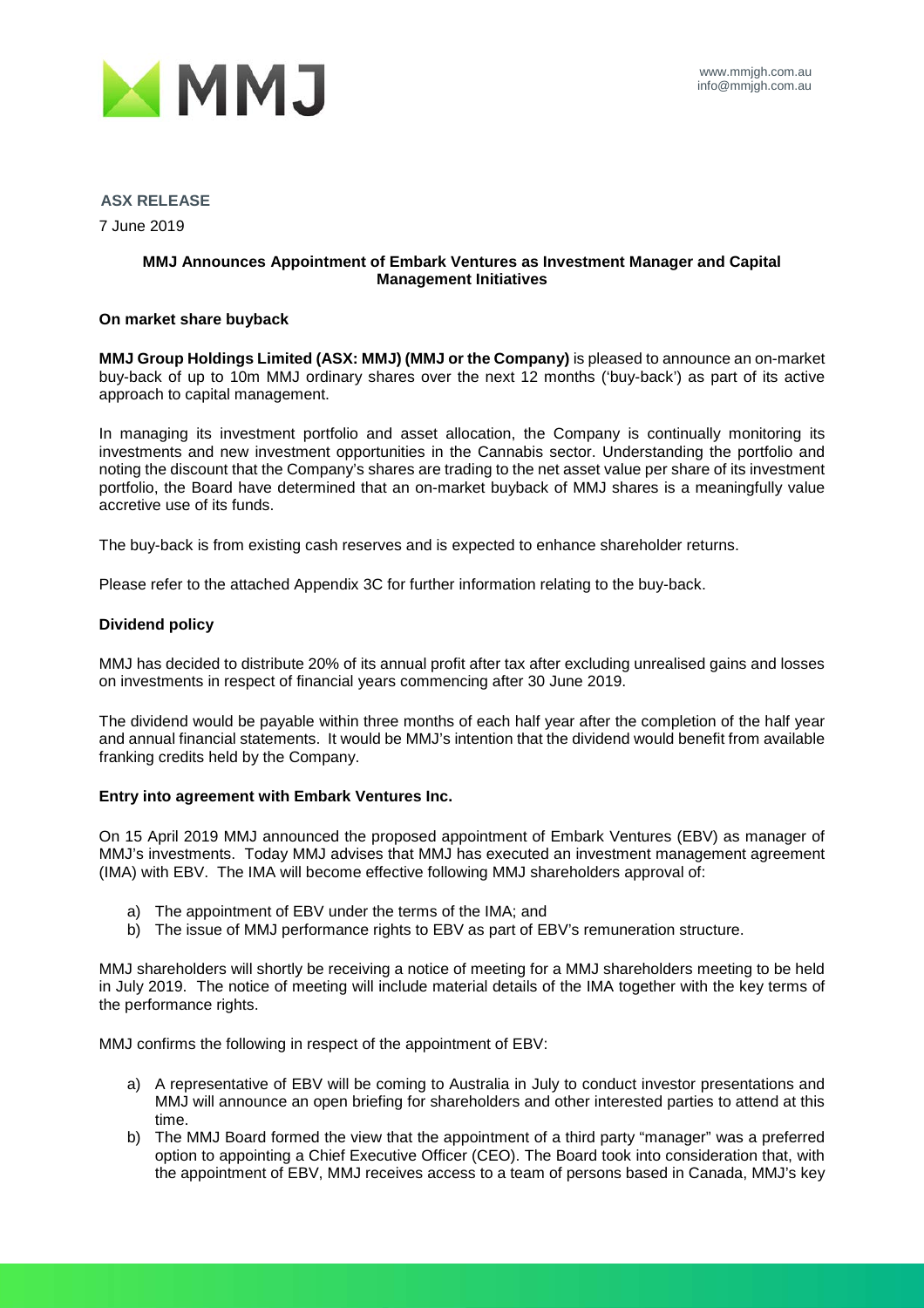investment market. Following its appointment, the MMJ Board will monitor EBV's role and will reconsider the appointment of a separate CEO as necessary.

- c) The IMA and the terms of the performance rights reflect the material terms proposed in the MMJ announcement of 15 April 2019.
- d) The remuneration arrangements with EBV were negotiated on arm's length terms and after an extensive period of assessment and negotiation with another party to take on the role of the manager of MMJ's portfolio.
- e) The Board considers that the terms ultimately agreed with EBV under the IMA were materially superior (in MMJ's favour) to the terms that were proposed by other party.

Peter Wall, MMJ Chairman, said: "The Board considers that the implementation of the buy-back and the dividend policy together with confirmation of the appointment of Embark Ventures, are important steps in addressing the 39% discount to the fair value of MMJ's net asset value per share[1.](#page-1-0) The Board looks forward to MMJ shareholders confirming the appointment of Embark Ventures in order to provide investors with certainty over MMJ's operating structure and allow MMJ to ramp up its investment operations".

*- - - - - - - - - -*

### **Investor and Media Enquiries**

Jim Hallam Chief Financial Officer and Company Secretary

### *About MMJ*

*MMJ is a global cannabis investment company (ABN 91 601 236 417). MMJ owns a portfolio of minority investments and aims to invest across the full range of emerging cannabis-related sectors including healthcare, technology, infrastructure, logistics, processing, cultivation, equipment and retail. For MMJ's latest investor presentation and news, please visit: https://www.mmjgh.com.au/investors/*

### *Important Notice*

*This announcement contains reference to certain intentions, expectations, future plans, strategy and prospects of MMJ. Those intentions, expectations, future plans, strategy and prospects may or may not be achieved. They are based on certain assumptions, which may not be met or on which views may differ and may be affected by known and unknown*  risks. The performance and operations of MMJ may be influenced by a number of factors, many of which are outside *the control of MMJ. No representation or warranty, express or implied, is made by MMJ, or any of its directors, officers,*  employees, advisers or agents that any intentions, expectations or plans will be achieved either totally or partially or *that any particular rate of return will be achieved. Given the risks and uncertainties that may cause MMJ's actual future*  results, performance or achievements to be materially different from those expected, planned or intended, recipients *should not place undue reliance on these intentions, expectations, future plans, strategy and prospects. MMJ does not warrant or represent that the actual results, performance or achievements will be as expected, planned or intended. Nothing in this material should be construed as either an offer to sell or a solicitation of an offer to buy or sell securities. It does not include all available information and should not be used in isolation as a basis to invest in MMJ. This document does not constitute any part of any offer to sell, or the solicitation of an offer to buy, any securities in the United States or to, or for the account or benefit of any "US person" as defined in Regulation S under the US Securities Act of 1993 ("Securities Act"). MMJ's shares have not been, and will not be, registered under the Securities Act or the securities laws of any state or other jurisdiction of the United States, and may not be offered or sold in the United States or to any US person without being so registered or pursuant to an exemption from registration including an exemption for qualified institutional buyers.*

<span id="page-1-0"></span> <sup>1</sup> Based on MMJ's closing share price of 22.5 cents as at 6 June 2019 and net asset value per share of 37 cents as at 31 May 2019.

Pursuant to Listing Rule 4.12, MMJ's unaudited net tangible asset value per share as at 31 May 2019 was 38.53 cents (pre-tax) and 36.98 cents (post-tax).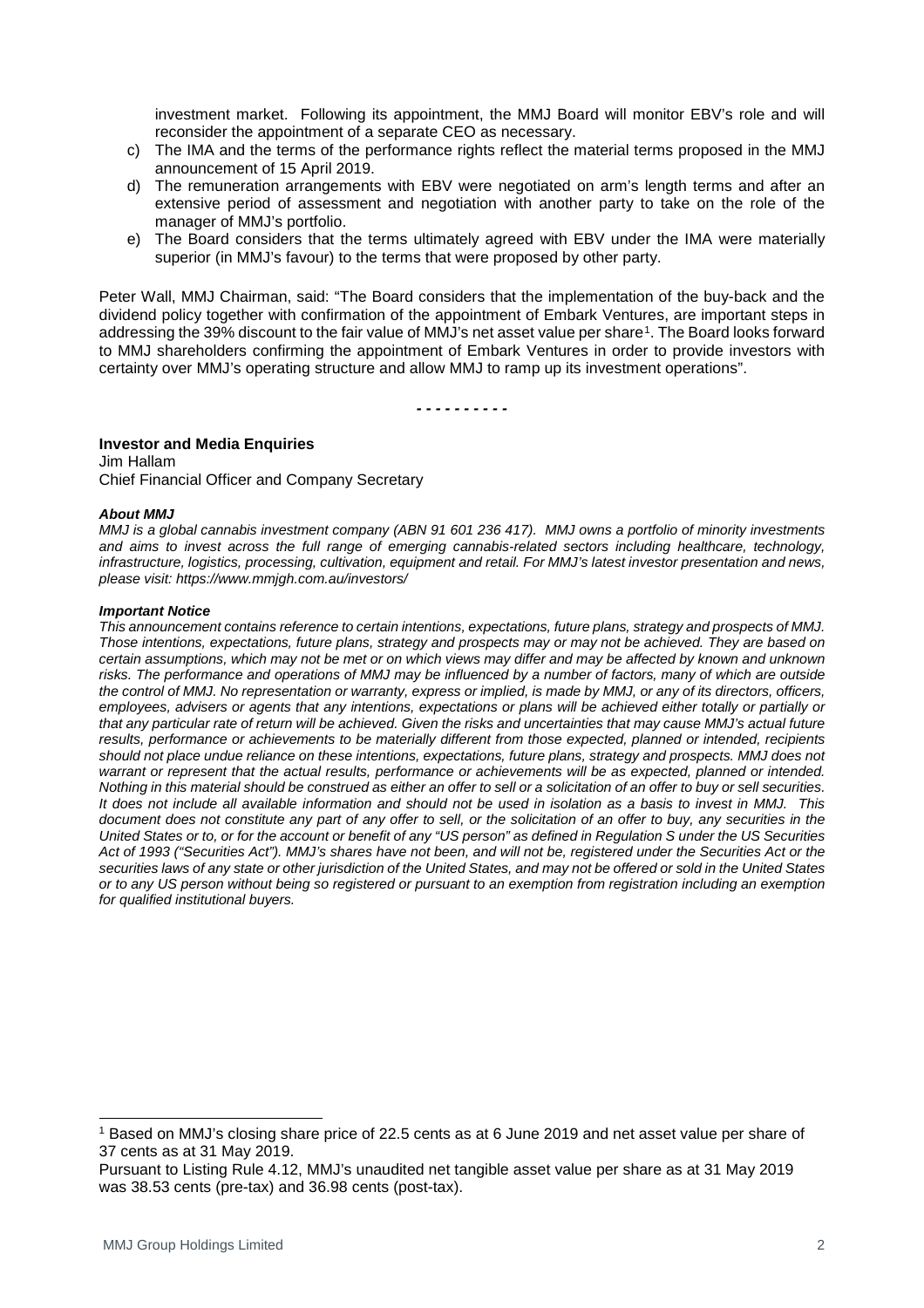*Rule 3.8A*

# **Appendix 3C**

# **Announcement of buy-back (***except* **minimum holding buy-back)**

*Information and documents given to ASX become ASX's property and may be made public.* Introduced 1/9/99. Origin: Appendix 7B. Amended 13/3/2000, 30/9/2001, 11/01/10

| Name of entity             | ABN/ARSN    |
|----------------------------|-------------|
| MMJ Group Holdings Limited | 91601236417 |

We (the entity) give ASX the following information.

## **Information about buy-back**

| 1 | Type of buy-back                                                                                                    | On-market                                                                                                                                                    |
|---|---------------------------------------------------------------------------------------------------------------------|--------------------------------------------------------------------------------------------------------------------------------------------------------------|
| 2 | <sup>+</sup> Class of shares/units which is the<br>subject of the buy-back (eg,<br>ordinary/preference)             | Ordinary shares                                                                                                                                              |
| 3 | Voting rights (eg, one for one)                                                                                     | One for one                                                                                                                                                  |
| 4 | Fully paid/partly paid (and if<br>partly paid, details of how much<br>has been paid and how much is<br>outstanding) | Fully paid                                                                                                                                                   |
| 5 | Number of shares/units in the<br><sup>+</sup> class on issue                                                        | 230,148,985                                                                                                                                                  |
| 6 | Whether shareholder/unitholder<br>approval is required for buy-back                                                 | Security holder approval is not required                                                                                                                     |
| 7 | Reason for buy-back                                                                                                 | The buyback is being conducted to acquire<br>shares that are trading at a value below what<br>the Board believes to be the intrinsic value of<br>the shares. |

<sup>+</sup> See chapter 19 for defined terms.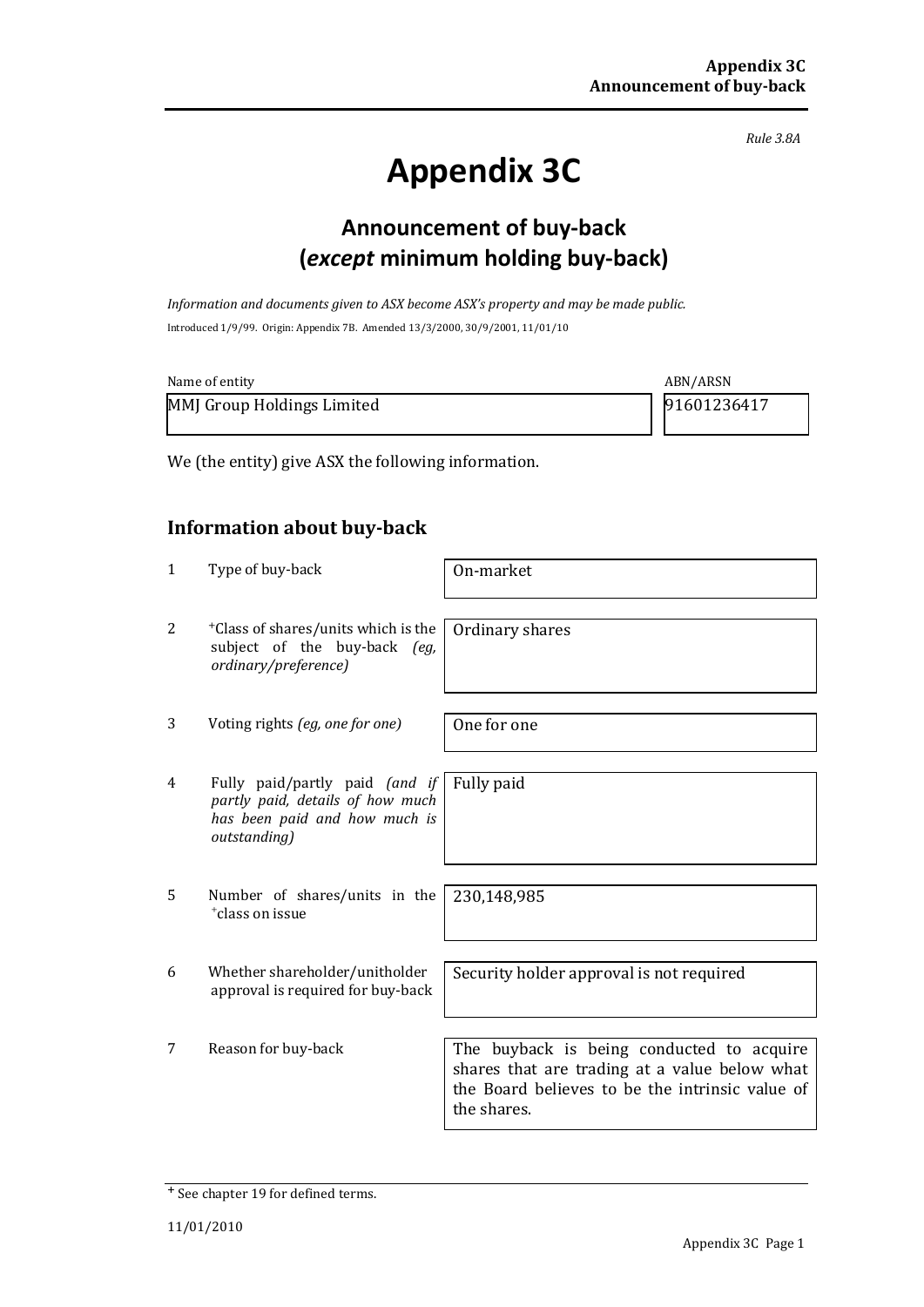| 8<br>Any other information material to<br>shareholder's/unitholder's<br>a<br>decision whether to accept the<br>offer (eg, details of any proposed<br>takeover bid) | None, apart from any information publicly<br>disclosed by the Company through the ASX prior<br>to the date of this notice. |
|--------------------------------------------------------------------------------------------------------------------------------------------------------------------|----------------------------------------------------------------------------------------------------------------------------|
|--------------------------------------------------------------------------------------------------------------------------------------------------------------------|----------------------------------------------------------------------------------------------------------------------------|

## **On-market buy-back**

| 9  | Name of broker who will act on<br>the company's behalf                                                                                                                                                       | Canaccord Genuity (Australia) Limited                                                                                                                                                                  |
|----|--------------------------------------------------------------------------------------------------------------------------------------------------------------------------------------------------------------|--------------------------------------------------------------------------------------------------------------------------------------------------------------------------------------------------------|
| 10 |                                                                                                                                                                                                              |                                                                                                                                                                                                        |
|    | Deleted 30/9/2001.                                                                                                                                                                                           |                                                                                                                                                                                                        |
| 11 | If the company/trust intends to<br>buy back a maximum number of<br>shares - that number<br>Note: This requires a figure to be included, not a                                                                | MMJ will undertake an on market buy-back of up<br>to 10,000,000 ordinary shares (which equates to<br>approximately 4.3% of shares currently on issue).<br>The Company reserves the right to suspend or |
|    | percentage.                                                                                                                                                                                                  | terminate the buyback at any time.                                                                                                                                                                     |
| 12 | If the company/trust intends to<br>buy back shares/units within a<br>period of time - that period of<br>time; if the company/trust intends<br>that the buy-back be of unlimited<br>duration - that intention | MMJ intends to complete the on market buy-back<br>within 12 months.                                                                                                                                    |
| 13 | If the company/trust intends to<br>back<br>shares/units<br>if<br>buy<br>conditions<br>met -<br>those<br>are<br>conditions                                                                                    | There are no conditions.                                                                                                                                                                               |

# **Employee share scheme buy-back**

| 14 | Number of shares proposed to be $\mid N/A \rangle$<br>bought back |     |
|----|-------------------------------------------------------------------|-----|
| 15 | Price to be offered for shares                                    | N/A |

<sup>+</sup> See chapter 19 for defined terms.